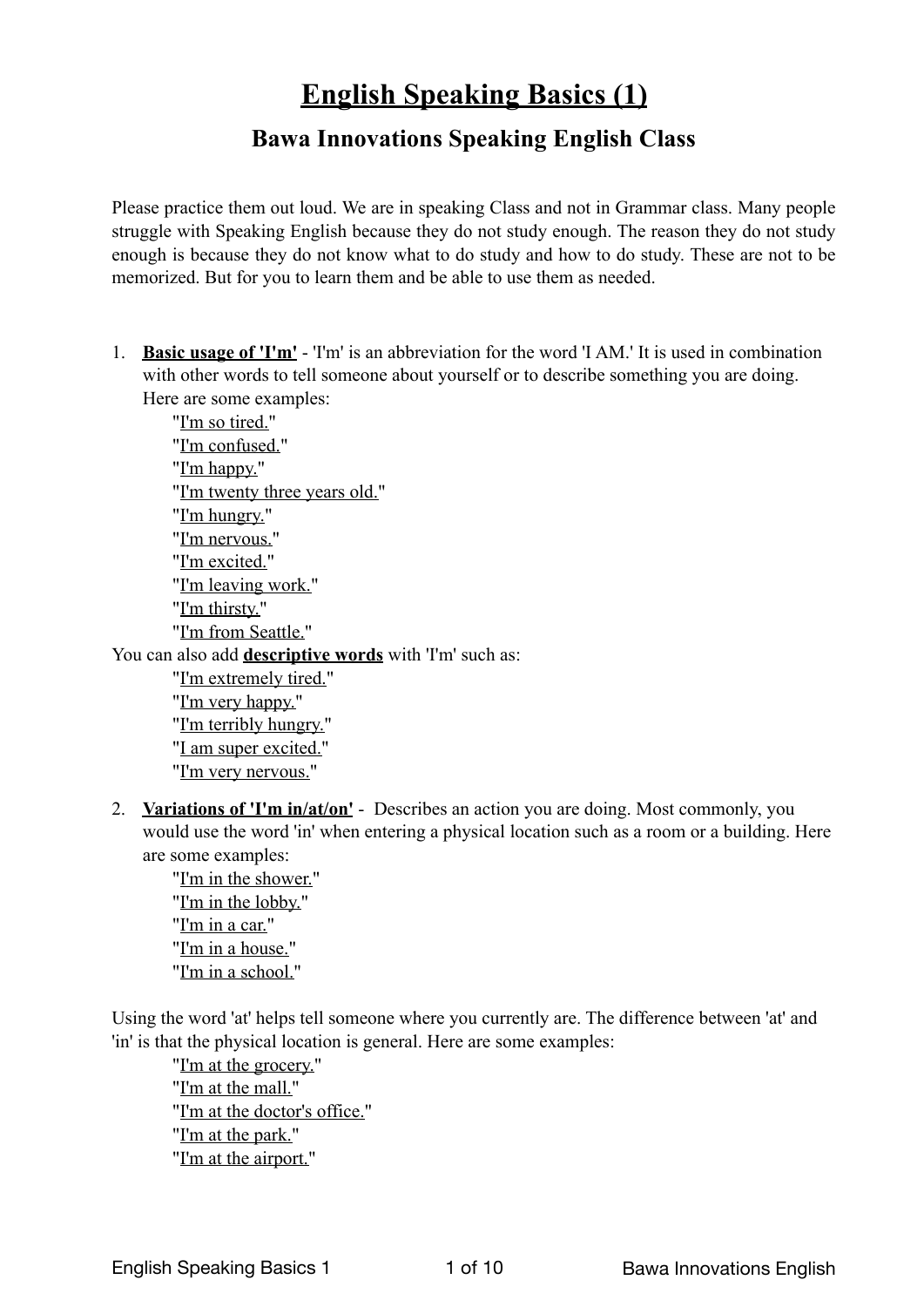However, in some cases you can use 'at' and 'in' interchangeably. Here are some examples:

"[I'm at the mall.](http://www.talkenglish.com/audio871/AudioTE1/E02/sentence/E002S11.mp3)" "[I'm in the mall."](http://www.talkenglish.com/audio871/AudioTE1/E02/sentence/E002S12.mp3) "[I'm at the park.](http://www.talkenglish.com/audio871/AudioTE1/E02/sentence/E002S13.mp3)" "[I'm in the park."](http://www.talkenglish.com/audio871/AudioTE1/E02/sentence/E002S14.mp3) "[I'm at the grocery."](http://www.talkenglish.com/audio871/AudioTE1/E02/sentence/E002S15.mp3) "[I'm in the grocery."](http://www.talkenglish.com/audio871/AudioTE1/E02/sentence/E002S16.mp3)

Using the word 'on' is referring to a non physical location such as your time being utilized by something else. Here are some examples:

"[I'm on the phone."](http://www.talkenglish.com/audio871/AudioTE1/E02/sentence/E002S17.mp3) "[I'm on my computer."](http://www.talkenglish.com/audio871/AudioTE1/E02/sentence/E002S18.mp3) "[I'm on a bus."](http://www.talkenglish.com/audio871/AudioTE1/E02/sentence/E002S19.mp3) " I'm on my way"

3. **[I'm good at](https://www.talkenglish.com/lessondetails.aspx?ALID=2003)** - Again, 'I'm' is used here as 'I am.' 'Good at' informs someone what you excel at and are comfortable doing. Here are some examples:

"[I'm good at drawing."](http://www.talkenglish.com/audio871/AudioTE1/E03/sentence/E003S1.mp3) "[I'm good at video games."](http://www.talkenglish.com/audio871/AudioTE1/E03/sentence/E003S2.mp3) "[I'm good at swimming."](http://www.talkenglish.com/audio871/AudioTE1/E03/sentence/E003S3.mp3) "[I'm good at driving."](http://www.talkenglish.com/audio871/AudioTE1/E03/sentence/E003S4.mp3) "[I'm good at reading.](http://www.talkenglish.com/audio871/AudioTE1/E03/sentence/E003S5.mp3)" "[I'm good at sports."](http://www.talkenglish.com/audio871/AudioTE1/E03/sentence/E003S6.mp3) "[I'm good at writing."](http://www.talkenglish.com/audio871/AudioTE1/E03/sentence/E003S7.mp3) "[I'm good at math.](http://www.talkenglish.com/audio871/AudioTE1/E03/sentence/E003S8.mp3)" "[I'm good at dancing.](http://www.talkenglish.com/audio871/AudioTE1/E03/sentence/E003S9.mp3)" "[I'm good at chess.](http://www.talkenglish.com/audio871/AudioTE1/E03/sentence/E003S10.mp3)"

4. **[I'm + \(verb\)](https://www.talkenglish.com/lessondetails.aspx?ALID=2005)** - 'I'm' is a contraction of the words 'I am.' By adding a verb to 'I'm' this lets you express an action or occurrence about yourself. Here are some examples:

"[I'm eating lunch."](http://www.talkenglish.com/audio871/AudioTE1/E05/sentence/E005S1.mp3) "[I'm brushing my teeth.](http://www.talkenglish.com/audio871/AudioTE1/E05/sentence/E005S2.mp3)" "[I'm scared.](http://www.talkenglish.com/audio871/AudioTE1/E05/sentence/E005S3.mp3)" "[I'm driving to work.](http://www.talkenglish.com/audio871/AudioTE1/E05/sentence/E005S4.mp3)" "[I'm crying.](http://www.talkenglish.com/audio871/AudioTE1/E05/sentence/E005S5.mp3)" "[I'm typing an email.](http://www.talkenglish.com/audio871/AudioTE1/E05/sentence/E005S6.mp3)" "[I'm cooking dinner.](http://www.talkenglish.com/audio871/AudioTE1/E05/sentence/E005S7.mp3)" "[I'm combing my hair."](http://www.talkenglish.com/audio871/AudioTE1/E05/sentence/E005S8.mp3) "[I'm hanging a picture."](http://www.talkenglish.com/audio871/AudioTE1/E05/sentence/E005S9.mp3) "[I am texting."](http://www.talkenglish.com/audio871/AudioTE1/E05/sentence/E005S10.mp3) "[I am dancing."](http://www.talkenglish.com/audio871/AudioTE1/E05/sentence/E005S11.mp3) "[I am interested in the job."](http://www.talkenglish.com/audio871/AudioTE1/E05/sentence/E005S12.mp3) "[I am exercising."](http://www.talkenglish.com/audio871/AudioTE1/E05/sentence/E005S13.mp3) "[I am sad."](http://www.talkenglish.com/audio871/AudioTE1/E05/sentence/E005S14.mp3) "[I am learning."](http://www.talkenglish.com/audio871/AudioTE1/E05/sentence/E005S15.mp3)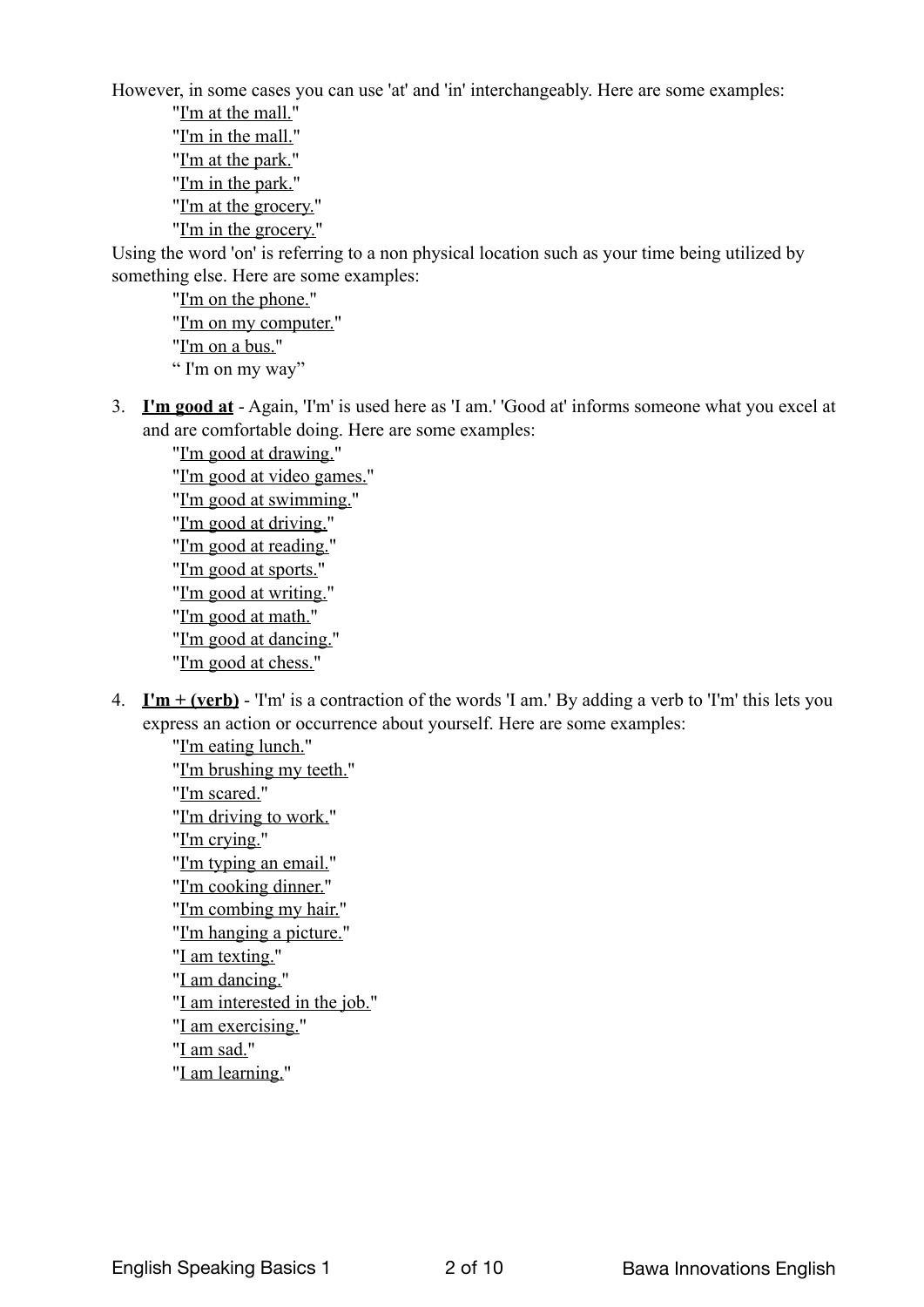- 5. **[I'm getting](https://www.talkenglish.com/lessondetails.aspx?ALID=2006)** When combining the words 'I am' and 'getting' you are telling someone 'you' are gaining possession, being affected by or have plans to seek out and obtain a particular thing. Here are some examples:
	- "[I'm getting better."](http://www.talkenglish.com/audio871/AudioTE1/E06/sentence/E006S1.mp3) "[I'm getting ready for bed."](http://www.talkenglish.com/audio871/AudioTE1/E06/sentence/E006S2.mp3) "[I'm getting a tooth ache."](http://www.talkenglish.com/audio871/AudioTE1/E06/sentence/E006S3.mp3) "[I'm getting a cold."](http://www.talkenglish.com/audio871/AudioTE1/E06/sentence/E006S4.mp3) "[I'm getting married.](http://www.talkenglish.com/audio871/AudioTE1/E06/sentence/E006S5.mp3)" "[I'm getting tired."](http://www.talkenglish.com/audio871/AudioTE1/E06/sentence/E006S6.mp3) "[I'm getting good at reading."](http://www.talkenglish.com/audio871/AudioTE1/E06/sentence/E006S7.mp3) "[I'm getting a new car.](http://www.talkenglish.com/audio871/AudioTE1/E06/sentence/E006S8.mp3)" "[I'm getting a job."](http://www.talkenglish.com/audio871/AudioTE1/E06/sentence/E006S9.mp3) "[I'm getting a puppy."](http://www.talkenglish.com/audio871/AudioTE1/E06/sentence/E006S10.mp3)
- 6. **[I'm trying + \(verb\)](https://www.talkenglish.com/lessondetails.aspx?ALID=2007)** 'I am trying' informs someone that you are attempting to accomplish something using bodily, mental, or spiritual strength. By adding a verb to 'I'm trying' you are pointing out exactly what it is you are attempting to do. Here are some examples:

"[I'm trying to get a job."](http://www.talkenglish.com/audio871/AudioTE1/E07/sentence/E007S1.mp3) "[I'm trying to call my family."](http://www.talkenglish.com/audio871/AudioTE1/E07/sentence/E007S2.mp3) "[I'm trying to enjoy my dinner."](http://www.talkenglish.com/audio871/AudioTE1/E07/sentence/E007S3.mp3) "[I'm trying to educate myself."](http://www.talkenglish.com/audio871/AudioTE1/E07/sentence/E007S4.mp3) "[I'm trying to explain myself."](http://www.talkenglish.com/audio871/AudioTE1/E07/sentence/E007S5.mp3) "[I'm trying new food.](http://www.talkenglish.com/audio871/AudioTE1/E07/sentence/E007S6.mp3)" "[I'm trying to eat healthy."](http://www.talkenglish.com/audio871/AudioTE1/E07/sentence/E007S7.mp3) "[I'm trying to understand.](http://www.talkenglish.com/audio871/AudioTE1/E07/sentence/E007S8.mp3)"

7. **[I'm gonna + \(verb\)](https://www.talkenglish.com/lessondetails.aspx?ALID=2008)** - The word 'gonna' is incorrect grammatically. The equivalent in proper grammar would be 'going to.' When using the word 'gonna' you are telling someone what you are planning to do at that moment or in the near future. Here are some examples:

"[I'm gonna have some coffee."](http://www.talkenglish.com/audio871/AudioTE1/E08/sentence/E008S1.mp3) "[I'm gonna go to work."](http://www.talkenglish.com/audio871/AudioTE1/E08/sentence/E008S2.mp3) "[I'm gonna eat some cake.](http://www.talkenglish.com/audio871/AudioTE1/E08/sentence/E008S3.mp3)" "[I'm gonna send out my resume.](http://www.talkenglish.com/audio871/AudioTE1/E08/sentence/E008S4.mp3)" "[I'm gonna run a marathon."](http://www.talkenglish.com/audio871/AudioTE1/E08/sentence/E008S5.mp3) "[I'm gonna ask her out for dinner."](http://www.talkenglish.com/audio871/AudioTE1/E08/sentence/E008S6.mp3) "[I'm gonna stop smoking.](http://www.talkenglish.com/audio871/AudioTE1/E08/sentence/E008S7.mp3)" "[I'm gonna help my friends.](http://www.talkenglish.com/audio871/AudioTE1/E08/sentence/E008S8.mp3)" "[I'm gonna take swim lessons."](http://www.talkenglish.com/audio871/AudioTE1/E08/sentence/E008S9.mp3) "[I'm gonna read a book."](http://www.talkenglish.com/audio871/AudioTE1/E08/sentence/E008S10.mp3)

8. **[I have + \(noun\)](https://www.talkenglish.com/lessondetails.aspx?ALID=2009)** - By using the words 'I have' you are informing someone of something you have possession of or have acquired. Here are some examples:

"[I have a cat."](http://www.talkenglish.com/audio871/AudioTE1/E09/sentence/E009S1.mp3) "[I have a nice car."](http://www.talkenglish.com/audio871/AudioTE1/E09/sentence/E009S2.mp3) "[I have a house."](http://www.talkenglish.com/audio871/AudioTE1/E09/sentence/E009S3.mp3) "[I have a computer."](http://www.talkenglish.com/audio871/AudioTE1/E09/sentence/E009S4.mp3) "[I have a headache."](http://www.talkenglish.com/audio871/AudioTE1/E09/sentence/E009S5.mp3)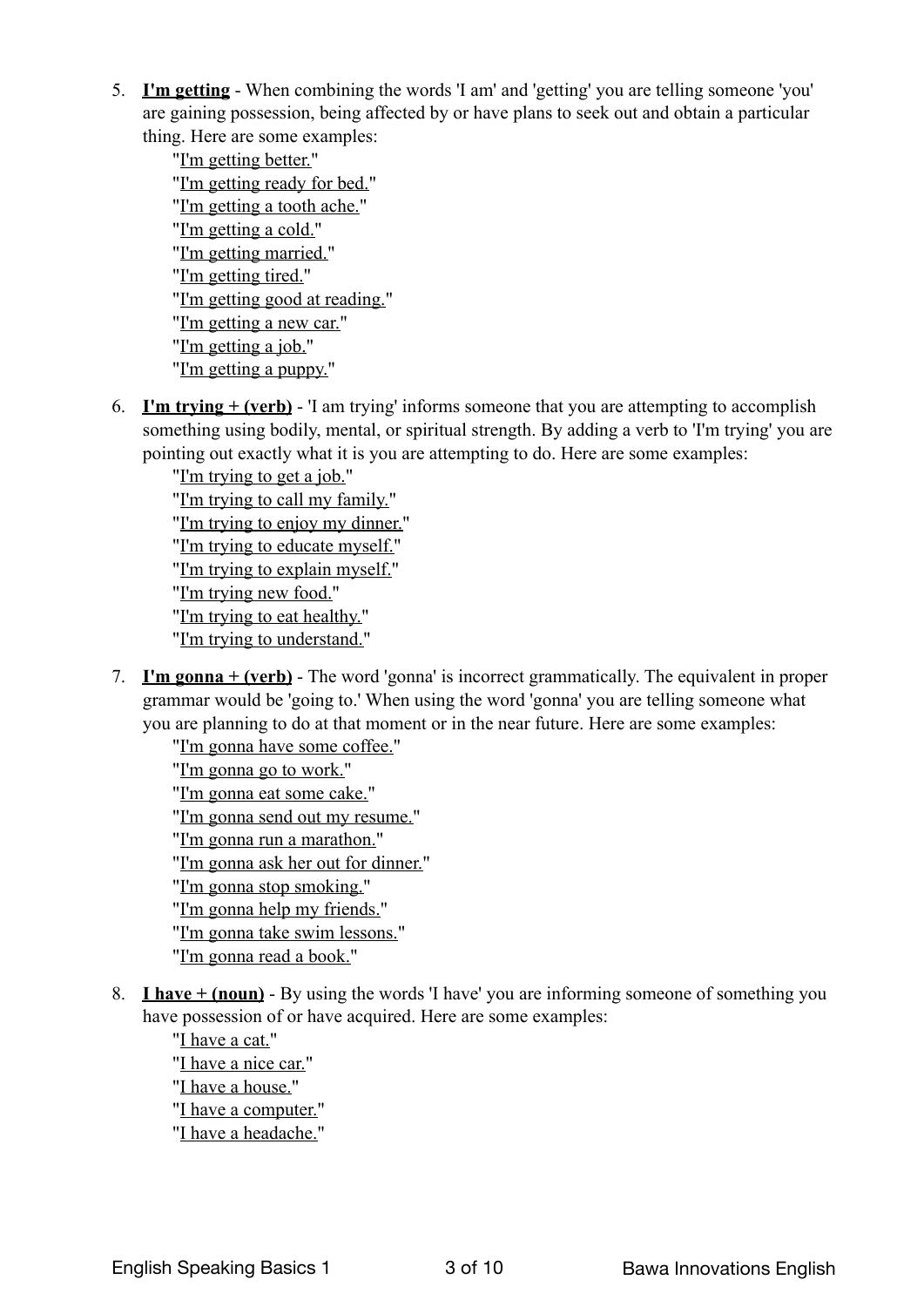You may hear the words 'cannot' and 'won't' used with 'I have.' By adding these you can express what you will not put up with or allow. Here are some examples:

"[I cannot have that behavior in my house.](http://www.talkenglish.com/audio871/AudioTE1/E09/sentence/E009S6.mp3)"

"[I cannot have you over tonight."](http://www.talkenglish.com/audio871/AudioTE1/E09/sentence/E009S7.mp3) "[I won't have anything to do with that."](http://www.talkenglish.com/audio871/AudioTE1/E09/sentence/E009S8.mp3) "[I won't have it any other way."](http://www.talkenglish.com/audio871/AudioTE1/E09/sentence/E009S9.mp3)

- 9. **[I have + \(past participle\)](https://www.talkenglish.com/lessondetails.aspx?ALID=2010)** Again, 'I have' shows possession or something acquired. By adding a past participle you are informing someone of a past or completed action done by you. Here are some examples:
	- "[I have done it.](http://www.talkenglish.com/audio871/AudioTE1/E10/sentence/E010S1.mp3)" "[I have heard that before."](http://www.talkenglish.com/audio871/AudioTE1/E10/sentence/E010S2.mp3) "[I have driven a car.](http://www.talkenglish.com/audio871/AudioTE1/E10/sentence/E010S3.mp3)" "[I have forgotten the words.](http://www.talkenglish.com/audio871/AudioTE1/E10/sentence/E010S4.mp3)" "[I have read that book.](http://www.talkenglish.com/audio871/AudioTE1/E10/sentence/E010S5.mp3)" "[I have eaten at that restaurant before.](http://www.talkenglish.com/audio871/AudioTE1/E10/sentence/E010S6.mp3)" "[I have flown in an airplane."](http://www.talkenglish.com/audio871/AudioTE1/E10/sentence/E010S7.mp3) "[I have forgiven you."](http://www.talkenglish.com/audio871/AudioTE1/E10/sentence/E010S8.mp3) "[I have seen you before.](http://www.talkenglish.com/audio871/AudioTE1/E10/sentence/E010S9.mp3)" "[I have written a letter."](http://www.talkenglish.com/audio871/AudioTE1/E10/sentence/E010S10.mp3)
- 10. **[I used to + \(verb\)](https://www.talkenglish.com/lessondetails.aspx?ALID=2011)** 'Used to' expresses something that was done in the past, and is not usually done now. Here are some examples:
	- "[I used to develop websites.](http://www.talkenglish.com/audio871/AudioTE1/E11/sentence/E011S1.mp3)"
	- "[I used to jog every day."](http://www.talkenglish.com/audio871/AudioTE1/E11/sentence/E011S2.mp3)
	- "[I used to paint.](http://www.talkenglish.com/audio871/AudioTE1/E11/sentence/E011S3.mp3)"
	- "[I used to smoke.](http://www.talkenglish.com/audio871/AudioTE1/E11/sentence/E011S4.mp3)"
	- "[I used to work from home."](http://www.talkenglish.com/audio871/AudioTE1/E11/sentence/E011S5.mp3)
	- "[I used to live in California.](http://www.talkenglish.com/audio871/AudioTE1/E11/sentence/E011S6.mp3)"
	- "[I used to go to the beach every day.](http://www.talkenglish.com/audio871/AudioTE1/E11/sentence/E011S7.mp3)"
	- "[I used to sing in a choir."](http://www.talkenglish.com/audio871/AudioTE1/E11/sentence/E011S8.mp3)
	- "[I used to like vegetables."](http://www.talkenglish.com/audio871/AudioTE1/E11/sentence/E011S9.mp3)
	- "[I used to start work at 6 o'clock.](http://www.talkenglish.com/audio871/AudioTE1/E11/sentence/E011S10.mp3)"
- 11. **[I have to + \(verb\)](https://www.talkenglish.com/lessondetails.aspx?ALID=2012)** The words 'have to' describe something that needs to take place soon. It expresses certainty, necessity, or obligation. Here are some examples:

"[I have to switch schools.](http://www.talkenglish.com/audio871/AudioTE1/E12/sentence/E012S1.mp3)" "[I have to use the telephone.](http://www.talkenglish.com/audio871/AudioTE1/E12/sentence/E012S2.mp3)" "[I have to go to the bathroom."](http://www.talkenglish.com/audio871/AudioTE1/E12/sentence/E012S3.mp3) "[I have to leave.](http://www.talkenglish.com/audio871/AudioTE1/E12/sentence/E012S4.mp3)"

"[I have to unpack my bags."](http://www.talkenglish.com/audio871/AudioTE1/E12/sentence/E012S5.mp3)

You can also add the word 'don't' to suggest that someone is not required to do something.

"[I don't have to switch schools."](http://www.talkenglish.com/audio871/AudioTE1/E12/sentence/E012S6.mp3)

"[I don't have to use the telephone."](http://www.talkenglish.com/audio871/AudioTE1/E12/sentence/E012S7.mp3)

"[I don't have to go to the bathroom."](http://www.talkenglish.com/audio871/AudioTE1/E12/sentence/E012S8.mp3)

"[I don't have to leave."](http://www.talkenglish.com/audio871/AudioTE1/E12/sentence/E012S9.mp3)

"[I don't have to unpack my bags."](http://www.talkenglish.com/audio871/AudioTE1/E12/sentence/E012S10.mp3)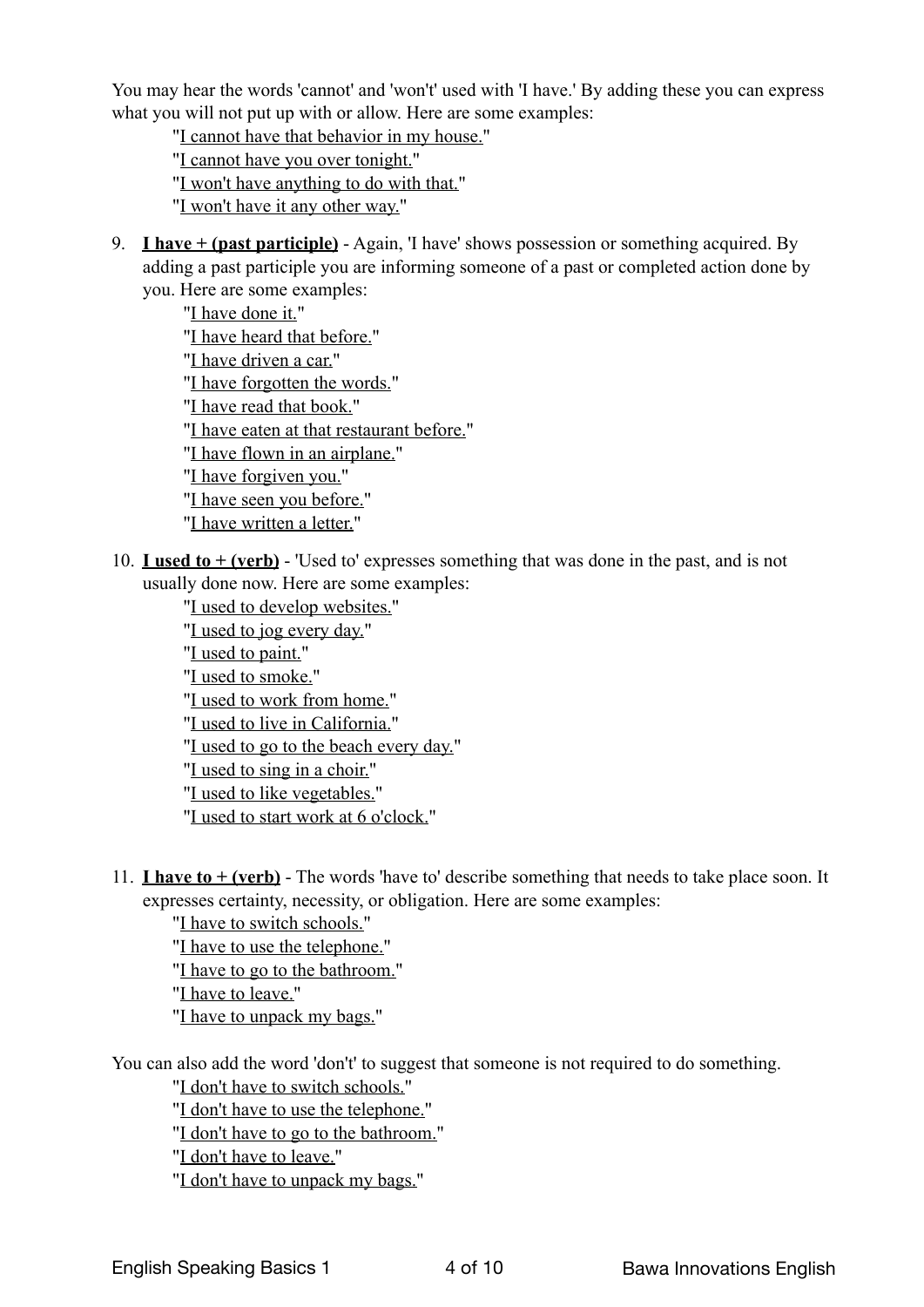12. **[I wanna + \(verb\)](https://www.talkenglish.com/lessondetails.aspx?ALID=2013)** - The word 'wanna' is incorrect grammatically. It is equivalent to 'want to.' When combined with the word 'I' it helps communicate something you want to do. Here are some examples:

"[I wanna talk.](http://www.talkenglish.com/audio871/AudioTE1/E13/sentence/E013S1.mp3)" "[I wanna search for a job."](http://www.talkenglish.com/audio871/AudioTE1/E13/sentence/E013S2.mp3) "[I wanna order some food."](http://www.talkenglish.com/audio871/AudioTE1/E13/sentence/E013S3.mp3) "[I wanna marry her."](http://www.talkenglish.com/audio871/AudioTE1/E13/sentence/E013S4.mp3) "[I wanna listen to that song.](http://www.talkenglish.com/audio871/AudioTE1/E13/sentence/E013S5.mp3)"

By adding the word 'don't' you can change the meaning of what you are saying to something you 'want' to do to something you 'do not' want to do. Here are some examples:

"[I don't wanna talk."](http://www.talkenglish.com/audio871/AudioTE1/E13/sentence/E013S6.mp3) "[I don't wanna search for a job.](http://www.talkenglish.com/audio871/AudioTE1/E13/sentence/E013S7.mp3)" "[I don't wanna marry her.](http://www.talkenglish.com/audio871/AudioTE1/E13/sentence/E013S8.mp3)" "[I don't wanna listen to that song."](http://www.talkenglish.com/audio871/AudioTE1/E13/sentence/E013S9.mp3) "[I don't wanna order some food."](http://www.talkenglish.com/audio871/AudioTE1/E13/sentence/E013S10.mp3)

13. **[I gotta + \(verb\)](https://www.talkenglish.com/lessondetails.aspx?ALID=2014)** - 'I gotta' is grammatically incorrect. It is more of a spoken form. If you want to say this with proper grammar, the equivalent would be, 'I have got to' or 'I've got to'. In the spoken form, 'got to' is shortened to 'gotta' and the word 'have' is dropped. Here are some examples:

"[I gotta manage my money."](http://www.talkenglish.com/audio871/AudioTE1/E14/sentence/E014S1.mp3)

"[I gotta obey the laws."](http://www.talkenglish.com/audio871/AudioTE1/E14/sentence/E014S2.mp3)

"[I gotta move to a bigger house."](http://www.talkenglish.com/audio871/AudioTE1/E14/sentence/E014S3.mp3)

"[I gotta impress my boss."](http://www.talkenglish.com/audio871/AudioTE1/E14/sentence/E014S4.mp3)

"[I gotta brush my teeth.](http://www.talkenglish.com/audio871/AudioTE1/E14/sentence/E014S5.mp3)"

By adding the word 'have' you can change what you are saying to express something that needs to be done in the near future. Here are some examples:

"[I have got to be on time to work."](http://www.talkenglish.com/audio871/AudioTE1/E14/sentence/E014S6.mp3)

"[I've gotta try harder at school."](http://www.talkenglish.com/audio871/AudioTE1/E14/sentence/E014S7.mp3)

"[I've gotta tell my wife I'll be late."](http://www.talkenglish.com/audio871/AudioTE1/E14/sentence/E014S8.mp3)

"[I've gotta learn more about the laws."](http://www.talkenglish.com/audio871/AudioTE1/E14/sentence/E014S9.mp3)

"[I've gotta clean my house today."](http://www.talkenglish.com/audio871/AudioTE1/E14/sentence/E014S10.mp3)

14. **I would like to**  $+$  **(verb)** - This sentence lets someone know what you would be interested in doing. This can be a physical, mental or verbal action. Here are some examples:

"[I would like to answer that question."](http://www.talkenglish.com/audio871/AudioTE1/E15/sentence/E015S1.mp3)

"[I would like to compete in a cooking contest.](http://www.talkenglish.com/audio871/AudioTE1/E15/sentence/E015S2.mp3)"

"[I would like to explain myself.](http://www.talkenglish.com/audio871/AudioTE1/E15/sentence/E015S3.mp3)"

"[I would like to invite you over.](http://www.talkenglish.com/audio871/AudioTE1/E15/sentence/E015S4.mp3)"

"[I would like to practice.](http://www.talkenglish.com/audio871/AudioTE1/E15/sentence/E015S5.mp3)"

"[I would like to become a doctor."](http://www.talkenglish.com/audio871/AudioTE1/E15/sentence/E015S6.mp3)

"[I would like to see you more often."](http://www.talkenglish.com/audio871/AudioTE1/E15/sentence/E015S7.mp3)

"[I would like to thank you."](http://www.talkenglish.com/audio871/AudioTE1/E15/sentence/E015S8.mp3)

"[I would like to learn about animals.](http://www.talkenglish.com/audio871/AudioTE1/E15/sentence/E015S9.mp3)"

"[I would like to meet the President."](http://www.talkenglish.com/audio871/AudioTE1/E15/sentence/E015S10.mp3)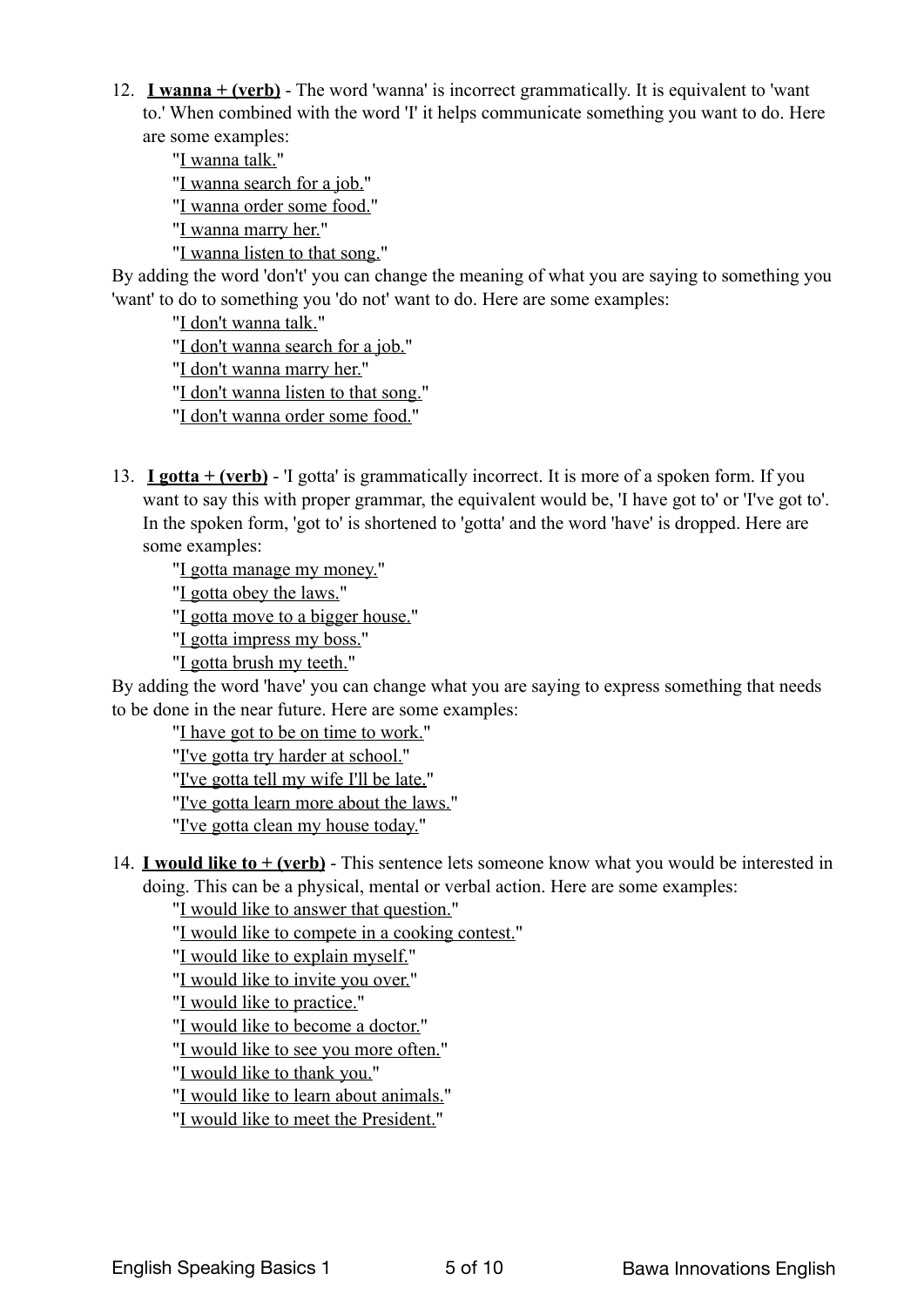- 15. **[I plan to + \(verb\)](https://www.talkenglish.com/lessondetails.aspx?ALID=2016)** 'Plan to' describes something that you would like to do in the near future. Here are some examples:
	- "[I plan to find a new apartment."](http://www.talkenglish.com/audio871/AudioTE1/E16/sentence/E016S1.mp3) "[I plan to relax on vacation."](http://www.talkenglish.com/audio871/AudioTE1/E16/sentence/E016S2.mp3) "[I plan to surprise my parents."](http://www.talkenglish.com/audio871/AudioTE1/E16/sentence/E016S3.mp3) "[I plan to wash my car."](http://www.talkenglish.com/audio871/AudioTE1/E16/sentence/E016S4.mp3) "[I plan to adopt a child."](http://www.talkenglish.com/audio871/AudioTE1/E16/sentence/E016S5.mp3) "[I plan to impress my boss."](http://www.talkenglish.com/audio871/AudioTE1/E16/sentence/E016S6.mp3) "[I plan to watch a movie."](http://www.talkenglish.com/audio871/AudioTE1/E16/sentence/E016S7.mp3) "[I plan to save more money."](http://www.talkenglish.com/audio871/AudioTE1/E16/sentence/E016S8.mp3) "[I plan to read a book."](http://www.talkenglish.com/audio871/AudioTE1/E16/sentence/E016S9.mp3)
	- "[I plan to learn new things.](http://www.talkenglish.com/audio871/AudioTE1/E16/sentence/E016S10.mp3)"
- 16. **I've decided to**  $+$  **(verb)** 'I've' is short for 'I have' and including the word 'decided' you are stating that you have made a decision or come to a conclusion. Here are some examples:

"[I've decided to accept the job."](http://www.talkenglish.com/audio871/AudioTE1/E17/sentence/E017S1.mp3)

"[I've decided to complete my degree."](http://www.talkenglish.com/audio871/AudioTE1/E17/sentence/E017S2.mp3)

"[I've decided to change my bad habits."](http://www.talkenglish.com/audio871/AudioTE1/E17/sentence/E017S3.mp3)

"[I've decided to extend my membership at the gym."](http://www.talkenglish.com/audio871/AudioTE1/E17/sentence/E017S4.mp3)

"[I've decided to form a chess club."](http://www.talkenglish.com/audio871/AudioTE1/E17/sentence/E017S5.mp3)

"[I've decided to hand over my responsibilities."](http://www.talkenglish.com/audio871/AudioTE1/E17/sentence/E017S6.mp3)

"[I've decided to help you move."](http://www.talkenglish.com/audio871/AudioTE1/E17/sentence/E017S7.mp3)

"[I've decided to interview for the job."](http://www.talkenglish.com/audio871/AudioTE1/E17/sentence/E017S8.mp3)

"[I've decided to increase my work load."](http://www.talkenglish.com/audio871/AudioTE1/E17/sentence/E017S9.mp3)

"[I've decided to manage a store."](http://www.talkenglish.com/audio871/AudioTE1/E17/sentence/E017S10.mp3)

17. **I was about to**  $+$  **(verb)** - When stating 'I was about to' you are informing someone that you were going to do something, but another event prevented you from doing it. It is similar to 'I am about to' but the difference is that you will not do it any longer. Since you will not do it any longer, it becomes a past event. That is why we use 'was' instead of 'am'. Here is an example conversation to help you understand.

A: Hi Mike. I need to ask you a favor.

B: Hey Bob. What do you need?

A: Can you drive me to the convenient store? My car is in the shop and we really need to get milk.

B: Sure. I can do that.

A: Were you in the middle of something? I don't want to bother you.

B: I was about to watch a movie, but that can wait.

In this case, he cannot say, "I am about to watch a movie" because he will not be watching it because he has to drive his friend. You use "I was about to" when you will not be doing something immediately because of some other event. Here are some examples:

"[I was about to go out."](http://www.talkenglish.com/audio871/AudioTE1/E18/sentence/E018S1.mp3)

"[I was about to go to dinner."](http://www.talkenglish.com/audio871/AudioTE1/E18/sentence/E018S2.mp3)

"[I was about to go to bed.](http://www.talkenglish.com/audio871/AudioTE1/E18/sentence/E018S3.mp3)"

"[I was about to go to work."](http://www.talkenglish.com/audio871/AudioTE1/E18/sentence/E018S4.mp3)

"[I was about to say the same thing."](http://www.talkenglish.com/audio871/AudioTE1/E18/sentence/E018S5.mp3)

"[I was about to call you."](http://www.talkenglish.com/audio871/AudioTE1/E18/sentence/E018S6.mp3)

"[I was about to send you an email."](http://www.talkenglish.com/audio871/AudioTE1/E18/sentence/E018S7.mp3)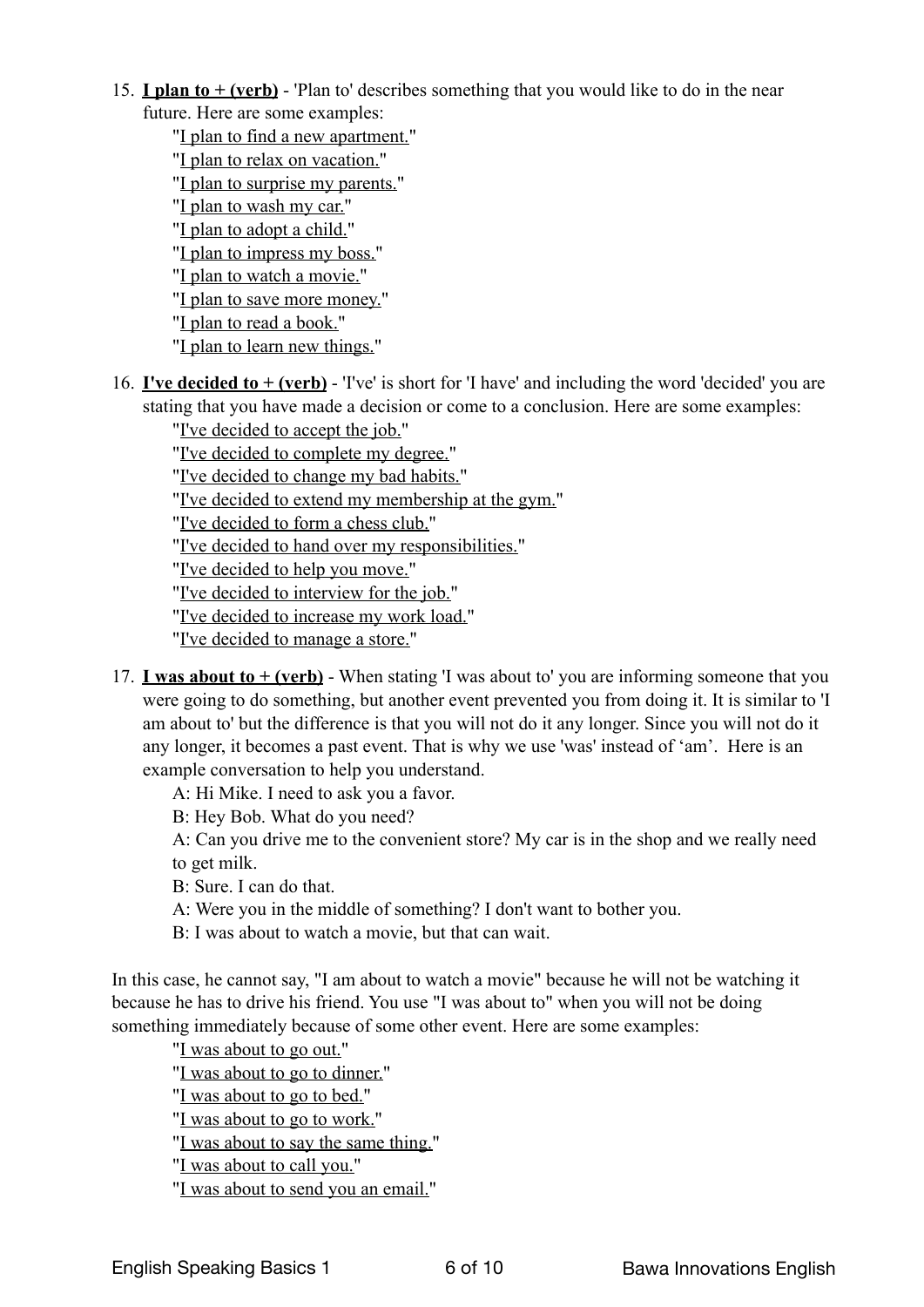"[I was about to mow my grass."](http://www.talkenglish.com/audio871/AudioTE1/E18/sentence/E018S8.mp3) "[I was about to order us some drinks."](http://www.talkenglish.com/audio871/AudioTE1/E18/sentence/E018S9.mp3) "[I was about to watch television."](http://www.talkenglish.com/audio871/AudioTE1/E18/sentence/E018S10.mp3)

18. **[I didn't mean to + \(verb\)](https://www.talkenglish.com/lessondetails.aspx?ALID=2019)** - The word 'didn't' is a contraction of the words 'did not'. When using it in a sentence with the words 'mean to' you are informing someone that you did something you regret or are sorry for. This could have been a physical, mental or verbal action. Here are some examples:

"[I didn't mean to hurt your feelings."](http://www.talkenglish.com/audio871/AudioTE1/E19/sentence/E019S1.mp3) "[I didn't mean to call you so late."](http://www.talkenglish.com/audio871/AudioTE1/E19/sentence/E019S2.mp3) "[I didn't mean to lie about what happened.](http://www.talkenglish.com/audio871/AudioTE1/E19/sentence/E019S3.mp3)" "[I didn't mean to embarrass you."](http://www.talkenglish.com/audio871/AudioTE1/E19/sentence/E019S4.mp3) "[I didn't mean to stay out so late."](http://www.talkenglish.com/audio871/AudioTE1/E19/sentence/E019S5.mp3) "[I did not mean to say those things."](http://www.talkenglish.com/audio871/AudioTE1/E19/sentence/E019S6.mp3) "[I did not mean to leave you out."](http://www.talkenglish.com/audio871/AudioTE1/E19/sentence/E019S7.mp3) "[I did not mean to make you confused.](http://www.talkenglish.com/audio871/AudioTE1/E19/sentence/E019S8.mp3)" "[I did not mean to think you were involved."](http://www.talkenglish.com/audio871/AudioTE1/E19/sentence/E019S9.mp3) "[I did not mean to cause trouble."](http://www.talkenglish.com/audio871/AudioTE1/E19/sentence/E019S10.mp3)

19. **[I don't have time to + \(verb\)](https://www.talkenglish.com/lessondetails.aspx?ALID=2020)** - The word 'don't' is a contraction of the words 'do not.' When adding 'have time to' you are simply stating that you have other obligations and all other things considered must wait. Here are some examples:

"[I don't have time to explain.](http://www.talkenglish.com/audio871/AudioTE1/E20/sentence/E020S1.mp3)"

"[I don't have time to eat."](http://www.talkenglish.com/audio871/AudioTE1/E20/sentence/E020S2.mp3)

"[I don't have time to exercise.](http://www.talkenglish.com/audio871/AudioTE1/E20/sentence/E020S3.mp3)"

"[I don't have time to watch my favorite TV show.](http://www.talkenglish.com/audio871/AudioTE1/E20/sentence/E020S4.mp3)"

"[I don't have time to talk."](http://www.talkenglish.com/audio871/AudioTE1/E20/sentence/E020S5.mp3)

You can also use the phrase 'I don't' to express things you do not like, things you do not understand, or things you do not do. Here are some examples:

"[I don't eat meat."](http://www.talkenglish.com/audio871/AudioTE1/E20/sentence/E020S6.mp3) "[I don't like the rain."](http://www.talkenglish.com/audio871/AudioTE1/E20/sentence/E020S7.mp3) "[I don't understand Spanish.](http://www.talkenglish.com/audio871/AudioTE1/E20/sentence/E020S8.mp3)" "[I do not understand what you are saying.](http://www.talkenglish.com/audio871/AudioTE1/E20/sentence/E020S9.mp3)" "[I do not like scary movies.](http://www.talkenglish.com/audio871/AudioTE1/E20/sentence/E020S10.mp3)" "[I do not like sports."](http://www.talkenglish.com/audio871/AudioTE1/E20/sentence/E020S11.mp3)

20. **[I promise not to + \(verb\)](https://www.talkenglish.com/lessondetails.aspx?ALID=2021)** - When using the word 'promise' you are giving your word that what you are saying is true. You might also be assuring someone a guarantee that you will follow thru on what you are saying to them. When using 'promise not to' you are stating you will not do a particular thing. Here are some examples:

"[I promise not to tell."](http://www.talkenglish.com/audio871/AudioTE1/E21/sentence/E021S1.mp3)

"[I promise not to leave without you.](http://www.talkenglish.com/audio871/AudioTE1/E21/sentence/E021S2.mp3)"

"[I promise not to be so late."](http://www.talkenglish.com/audio871/AudioTE1/E21/sentence/E021S3.mp3)

"[I promise not to hurt your feelings."](http://www.talkenglish.com/audio871/AudioTE1/E21/sentence/E021S4.mp3)

"[I promise not to wake you up."](http://www.talkenglish.com/audio871/AudioTE1/E21/sentence/E021S5.mp3)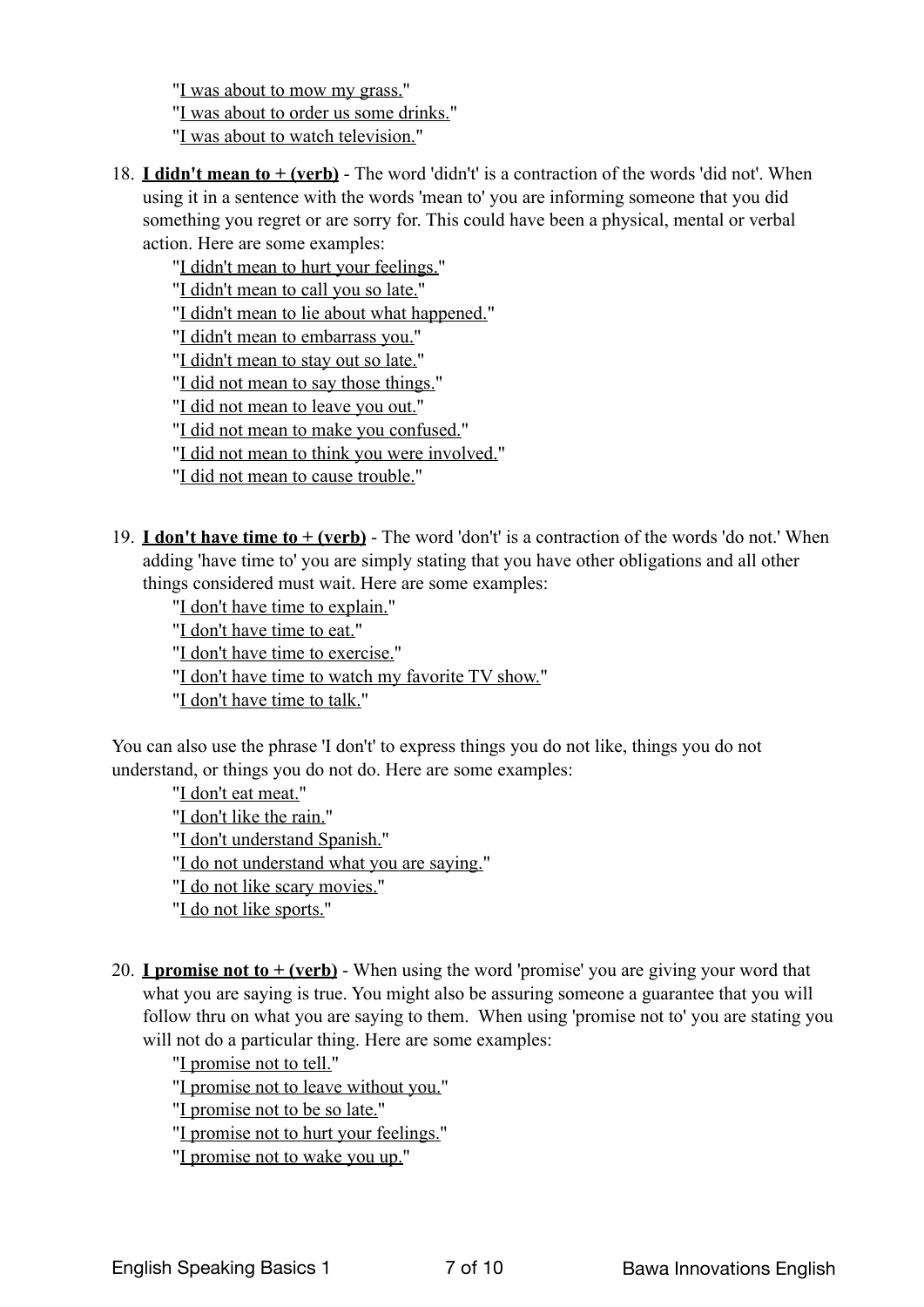You can also just use the word 'promise' to assure someone of your intentions. Here are some examples:

"[I promise I am telling the truth.](http://www.talkenglish.com/audio871/AudioTE1/E21/sentence/E021S6.mp3)" "[I promise to practice my math.](http://www.talkenglish.com/audio871/AudioTE1/E21/sentence/E021S7.mp3)" "[I promise to call you.](http://www.talkenglish.com/audio871/AudioTE1/E21/sentence/E021S8.mp3)" "[I promise I will tell you."](http://www.talkenglish.com/audio871/AudioTE1/E21/sentence/E021S9.mp3) "[I promise I will come to your party."](http://www.talkenglish.com/audio871/AudioTE1/E21/sentence/E021S10.mp3)

21. **[I'd rather + \(verb\)](https://www.talkenglish.com/lessondetails.aspx?ALID=2022)** - 'I'd' is a contraction of the words 'I had' or 'I would.' When using it with the word 'rather' you are suggesting you would like to do or prefer one thing more than another. Here are some examples:

"[I'd rather talk about this later."](http://www.talkenglish.com/audio871/AudioTE1/E22/sentence/E022S1.mp3) "[I'd like to eat at home than go get fast food."](http://www.talkenglish.com/audio871/AudioTE1/E22/sentence/E022S2.mp3) "[I'd rather ski than snowboard."](http://www.talkenglish.com/audio871/AudioTE1/E22/sentence/E022S3.mp3) "[I'd rather stay late than come in early tomorrow.](http://www.talkenglish.com/audio871/AudioTE1/E22/sentence/E022S4.mp3)"

"[I'd rather handle the problem myself."](http://www.talkenglish.com/audio871/AudioTE1/E22/sentence/E022S5.mp3)

"[I had rather go home than stay out too late."](http://www.talkenglish.com/audio871/AudioTE1/E22/sentence/E022S6.mp3)

"[I had rather listen to my parents or get in trouble."](http://www.talkenglish.com/audio871/AudioTE1/E22/sentence/E022S7.mp3)

"[I would rather exercise than sit on the couch all day.](http://www.talkenglish.com/audio871/AudioTE1/E22/sentence/E022S8.mp3)"

"[I would rather complete my task early."](http://www.talkenglish.com/audio871/AudioTE1/E22/sentence/E022S9.mp3)

"[I would rather know the answer."](http://www.talkenglish.com/audio871/AudioTE1/E22/sentence/E022S10.mp3)

22. **[I feel like + \(verb-ing\)](https://www.talkenglish.com/lessondetails.aspx?ALID=2023)** - Here you are expressing to someone something you would enjoy doing. Here are some examples:

"[I feel like going for a bike ride."](http://www.talkenglish.com/audio871/AudioTE1/E23/sentence/E023S1.mp3)

"[I feel like going to the beach.](http://www.talkenglish.com/audio871/AudioTE1/E23/sentence/E023S2.mp3)"

"[I feel like having a snack.](http://www.talkenglish.com/audio871/AudioTE1/E23/sentence/E023S3.mp3)"

"[I feel like talking.](http://www.talkenglish.com/audio871/AudioTE1/E23/sentence/E023S4.mp3)"

"[I feel like dancing."](http://www.talkenglish.com/audio871/AudioTE1/E23/sentence/E023S5.mp3)

"[I feel like having friends over to my house."](http://www.talkenglish.com/audio871/AudioTE1/E23/sentence/E023S6.mp3)

"[I feel like watching TV.](http://www.talkenglish.com/audio871/AudioTE1/E23/sentence/E023S7.mp3)"

By adding 'don't' or 'do not' you can change what you are saying to express something you would not enjoy or express a concern about something. Here are some examples:

"[I don't feel like leaving yet."](http://www.talkenglish.com/audio871/AudioTE1/E23/sentence/E023S8.mp3)

"[I don't feel like explaining.](http://www.talkenglish.com/audio871/AudioTE1/E23/sentence/E023S9.mp3)"

"[I don't feel like going to bed."](http://www.talkenglish.com/audio871/AudioTE1/E23/sentence/E023S10.mp3)

"[I do not feel comfortable talking about it."](http://www.talkenglish.com/audio871/AudioTE1/E23/sentence/E023S11.mp3)

"[I do not feel like we are going in the right direction."](http://www.talkenglish.com/audio871/AudioTE1/E23/sentence/E023S12.mp3)

23. **[I can't help + \(verb-ing\)](https://www.talkenglish.com/lessondetails.aspx?ALID=2024)** - The word 'can't' is contraction for 'cannot.' Combined with 'help' you are communicating something you are unable to control or having a hard time gaining a grasp for. This can be a physical or mental action. Here are some examples:

"[I can't help thinking about it.](http://www.talkenglish.com/audio871/AudioTE1/E24/sentence/E024S1.mp3)"

"[I can't help shopping so much.](http://www.talkenglish.com/audio871/AudioTE1/E24/sentence/E024S2.mp3)"

"[I can't help working all the time."](http://www.talkenglish.com/audio871/AudioTE1/E24/sentence/E024S3.mp3)

"[I can't help smiling when I see her."](http://www.talkenglish.com/audio871/AudioTE1/E24/sentence/E024S4.mp3)

"[I can't help eating so much."](http://www.talkenglish.com/audio871/AudioTE1/E24/sentence/E024S5.mp3)

"[I can't help loving you."](http://www.talkenglish.com/audio871/AudioTE1/E24/sentence/E024S6.mp3)

"[I can not help biting my nails when I am nervous.](http://www.talkenglish.com/audio871/AudioTE1/E24/sentence/E024S7.mp3)"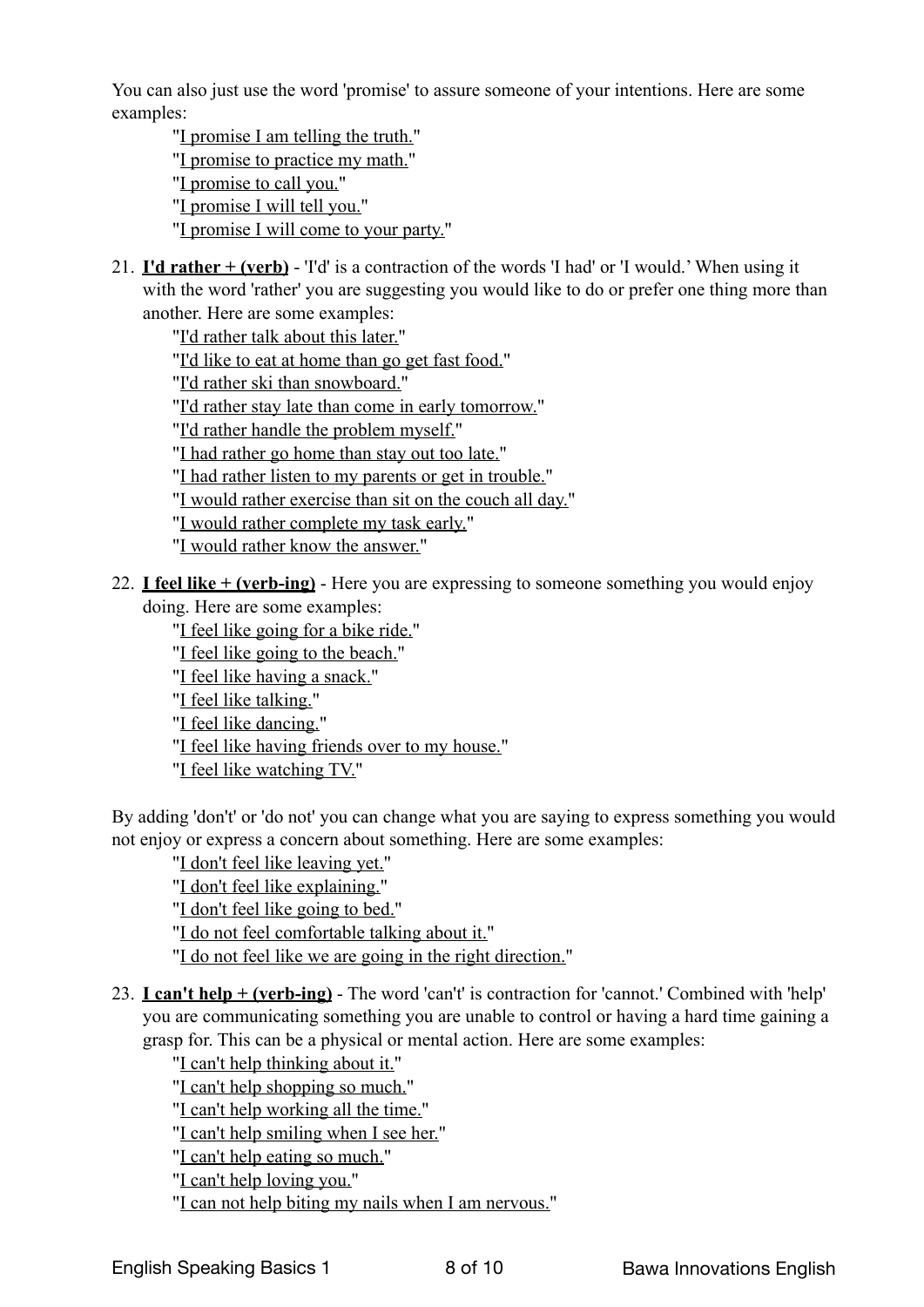"[I can not help smoking when I have been drinking."](http://www.talkenglish.com/audio871/AudioTE1/E24/sentence/E024S8.mp3) "[I cannot help feeling so sad."](http://www.talkenglish.com/audio871/AudioTE1/E24/sentence/E024S9.mp3) "[I cannot help remembering the things you did."](http://www.talkenglish.com/audio871/AudioTE1/E24/sentence/E024S10.mp3)

24. **[I was busy + \(verb-ing\)](https://www.talkenglish.com/lessondetails.aspx?ALID=2025)** - When using the word 'was', you are referring to something in a past tense, or something that happened before. Combining it with the word 'busy' you can express something that was occupying you in a past time. Here are some examples:

"[I was busy thinking."](http://www.talkenglish.com/audio871/AudioTE1/E25/sentence/E025S1.mp3) "[I was busy working."](http://www.talkenglish.com/audio871/AudioTE1/E25/sentence/E025S2.mp3) "[I was busy cooking dinner."](http://www.talkenglish.com/audio871/AudioTE1/E25/sentence/E025S3.mp3) "[I was busy talking on the phone."](http://www.talkenglish.com/audio871/AudioTE1/E25/sentence/E025S4.mp3) "[I was busy cleaning the house."](http://www.talkenglish.com/audio871/AudioTE1/E25/sentence/E025S5.mp3) "[I was busy studying for my test."](http://www.talkenglish.com/audio871/AudioTE1/E25/sentence/E025S6.mp3) "[I was busy thinking of ideas for our website."](http://www.talkenglish.com/audio871/AudioTE1/E25/sentence/E025S7.mp3) "[I was busy entertaining our neighbors."](http://www.talkenglish.com/audio871/AudioTE1/E25/sentence/E025S8.mp3) "[I was busy completing my housework.](http://www.talkenglish.com/audio871/AudioTE1/E25/sentence/E025S9.mp3)"

"[I was busy learning new things."](http://www.talkenglish.com/audio871/AudioTE1/E25/sentence/E025S10.mp3)

By changing 'was' to 'am' you change your message from past tense to present tense and refer to something you are doing 'now.' Here are some examples:

"[I am busy working."](http://www.talkenglish.com/audio871/AudioTE1/E25/sentence/E025S11.mp3) "[I am busy cooking dinner."](http://www.talkenglish.com/audio871/AudioTE1/E25/sentence/E025S12.mp3) "[I am busy studying for my test."](http://www.talkenglish.com/audio871/AudioTE1/E25/sentence/E025S13.mp3) "[I am busy completing housework."](http://www.talkenglish.com/audio871/AudioTE1/E25/sentence/E025S14.mp3)

"[I am busy talking on the phone."](http://www.talkenglish.com/audio871/AudioTE1/E25/sentence/E025S15.mp3)

25. **[I'm not used to + \(verb-ing\)](https://www.talkenglish.com/lessondetails.aspx?ALID=2026)** - Here you are using 'not used to' to inform someone that you are unfamiliar or uncomfortable with a topic at hand. Here are some examples:

"[I'm not used to talking English.](http://www.talkenglish.com/audio871/AudioTE1/E26/sentence/E026S1.mp3)"

"[I'm not used to studying so much."](http://www.talkenglish.com/audio871/AudioTE1/E26/sentence/E026S2.mp3)

"[I'm not used to being around new people.](http://www.talkenglish.com/audio871/AudioTE1/E26/sentence/E026S3.mp3)"

"[I'm not used to talking in front of groups of people."](http://www.talkenglish.com/audio871/AudioTE1/E26/sentence/E026S4.mp3)

"[I'm not used to having so much stress."](http://www.talkenglish.com/audio871/AudioTE1/E26/sentence/E026S5.mp3)

"[I'm not used to traveling so much.](http://www.talkenglish.com/audio871/AudioTE1/E26/sentence/E026S6.mp3)"

"[I'm not used to working so early."](http://www.talkenglish.com/audio871/AudioTE1/E26/sentence/E026S7.mp3)

"[I'm not used to having so much responsibility."](http://www.talkenglish.com/audio871/AudioTE1/E26/sentence/E026S8.mp3)

"[I'm not used to drinking so much.](http://www.talkenglish.com/audio871/AudioTE1/E26/sentence/E026S9.mp3)"

26. **[I want you to + \(verb\)](https://www.talkenglish.com/lessondetails.aspx?ALID=2027)** - I want you to' is telling someone that you have a desire or would like for them to do something. Here are some examples:

"[I want you to clean the dishes."](http://www.talkenglish.com/audio871/AudioTE1/E27/sentence/E027S1.mp3)

"[I want you to come home right after school.](http://www.talkenglish.com/audio871/AudioTE1/E27/sentence/E027S2.mp3)"

"[I want you to call once you get there.](http://www.talkenglish.com/audio871/AudioTE1/E27/sentence/E027S3.mp3)"

"[I want you to explain yourself to me.](http://www.talkenglish.com/audio871/AudioTE1/E27/sentence/E027S4.mp3)"

"[I want you to educate me."](http://www.talkenglish.com/audio871/AudioTE1/E27/sentence/E027S5.mp3)

By using the word 'need' instead of 'want' you are expressing something that is required or wanted. Here are some examples:

"[I need you to study harder in school.](http://www.talkenglish.com/audio871/AudioTE1/E27/sentence/E027S6.mp3)"

"[I need you to stop and listen to me.](http://www.talkenglish.com/audio871/AudioTE1/E27/sentence/E027S7.mp3)"

"[I need you to greet our guests."](http://www.talkenglish.com/audio871/AudioTE1/E27/sentence/E027S8.mp3)